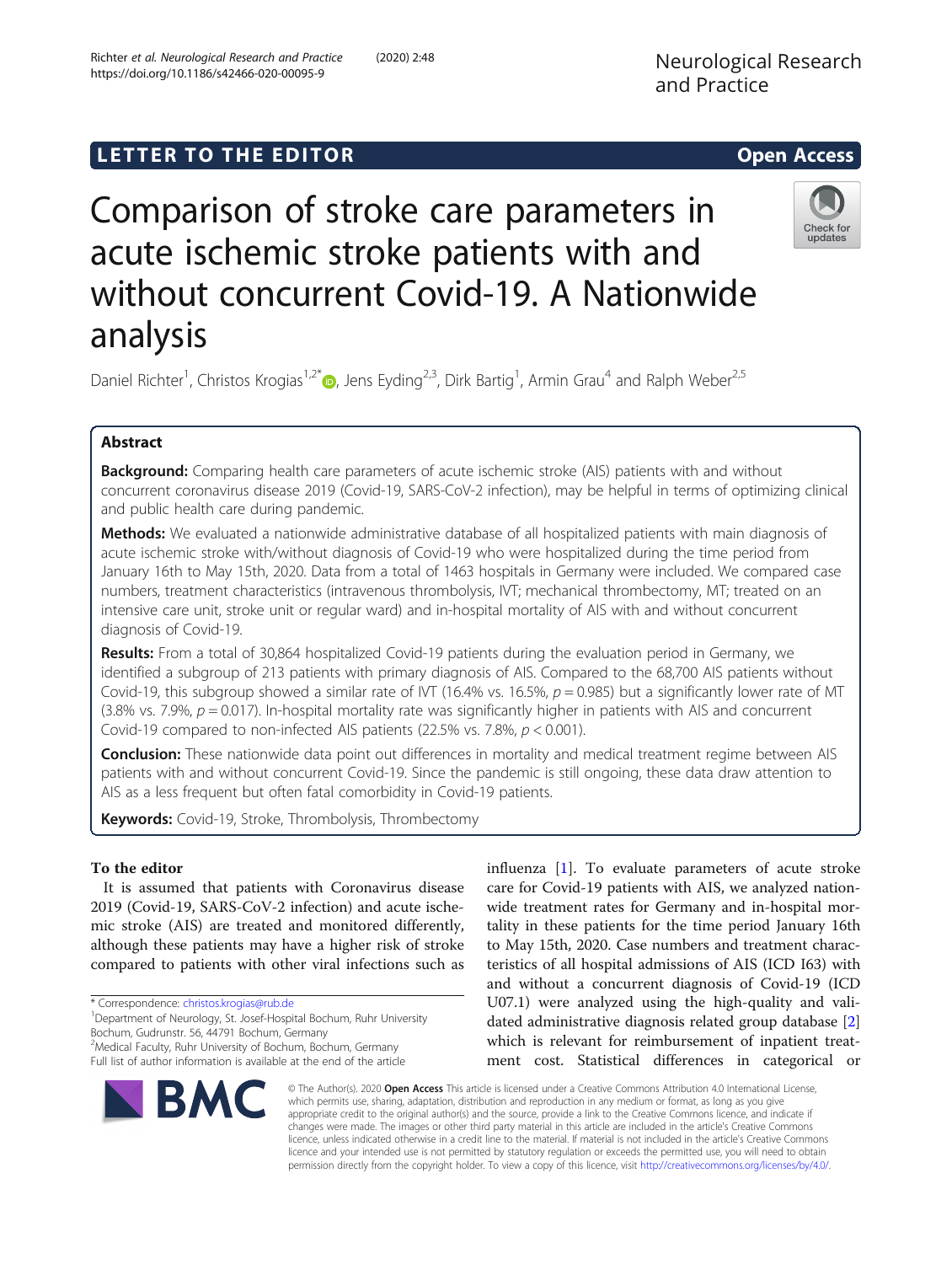continuous variables between patients were calculated using chi-squared test  $(\chi 2)$  or t-test, respectively.

A total of 30,864 patients with Covid-19 were hospitalized in Germany between January 16th and May 15th, 2020. We identified a subgroup of 213 patients with the combination of a primary diagnosis of AIS and secondary diagnosis of Covid-19 compared to 68,700 noninfected AIS cases during the same time period. The mean age of AIS patients with Covid-19 was nonsignificantly higher as compared to non-infected AIS patients  $(76.1 \pm 20.0 \text{ y vs. } 74.0 \pm 19.0 \text{ y}; p = 0.107)$ , and there was no difference in gender distribution (F/M: 46.7%/53.3% vs. 47.2%/52.8%;  $p = 0.833$ ).

In-hospital mortality rate was significantly higher in patients with AIS and concurrent Covid-19 compared to non-infected AIS patients (22.5% vs. 7.8%,  $p < 0.001$ ; Fig. 1). Those patients, who were treated on an intensive care unit, had the highest in-hospital mortality rate (42.9%) compared to patients treated on a stroke unit (15.8%;  $p = 0.001$ ) or on a regular ward (25.7%;  $p =$ 0.064). Furthermore, we identified 172 patients admitted with Covid-19 and concurrent coding of AIS as secondary diagnosis, implicating that the AIS occurred during hospitalization due to Covid-19. In-hospital mortality rate in this subgroup was 49.4% (85/172). Thus, total inhospital mortality of patients with concurrent Covid-19 and AIS (primary or secondary diagnosis) was 34.5%. Yaghi et al. [\[3](#page-2-0)] reported a mortality rate of 63.6% in AIS patients with concurrent Covid-19 in New York, which is substantially higher compared to the mortality rate of those patients in our study. The difference between nationwide data and data from selected tertiary care hospitals might explain the discrepancy in the observed

mortality rates. In patients with primary diagnosis of AIS and concurrent Covid-19, the intravenous thrombolysis (IVT) rate was 16.4% and the mechanical thrombectomy (MT) rate was 3.8%. Compared to the treatment rates of AIS patients without Covid-19, the MT rate was significantly lower (3.8% vs. 7.9%,  $p = 0.017$ ), while the IVT rate did not differ (16.4 vs. 16.5%,  $p = 0.985$ ; Fig. 1). The study of Yaghi et al. [[3\]](#page-2-0) revealed a high rate (45.5%) of large vessel occlusions (LVO) in AIS patients with Covid-19 and a MT rate of 18.8%. Although we are not able to determine the rate of LVO in this nationwide cohort due to missing data from imaging studies, we found a much lower rate for MT in these German AIS patients with concurrent Covid-19 which was also significantly lower as compared to the MT rate in non-infected AIS patients (Fig. 1). Although speculative, since the IVT rates were comparable between stroke patients with and without a concurrent diagnosis of Covid-19, it is unlikely